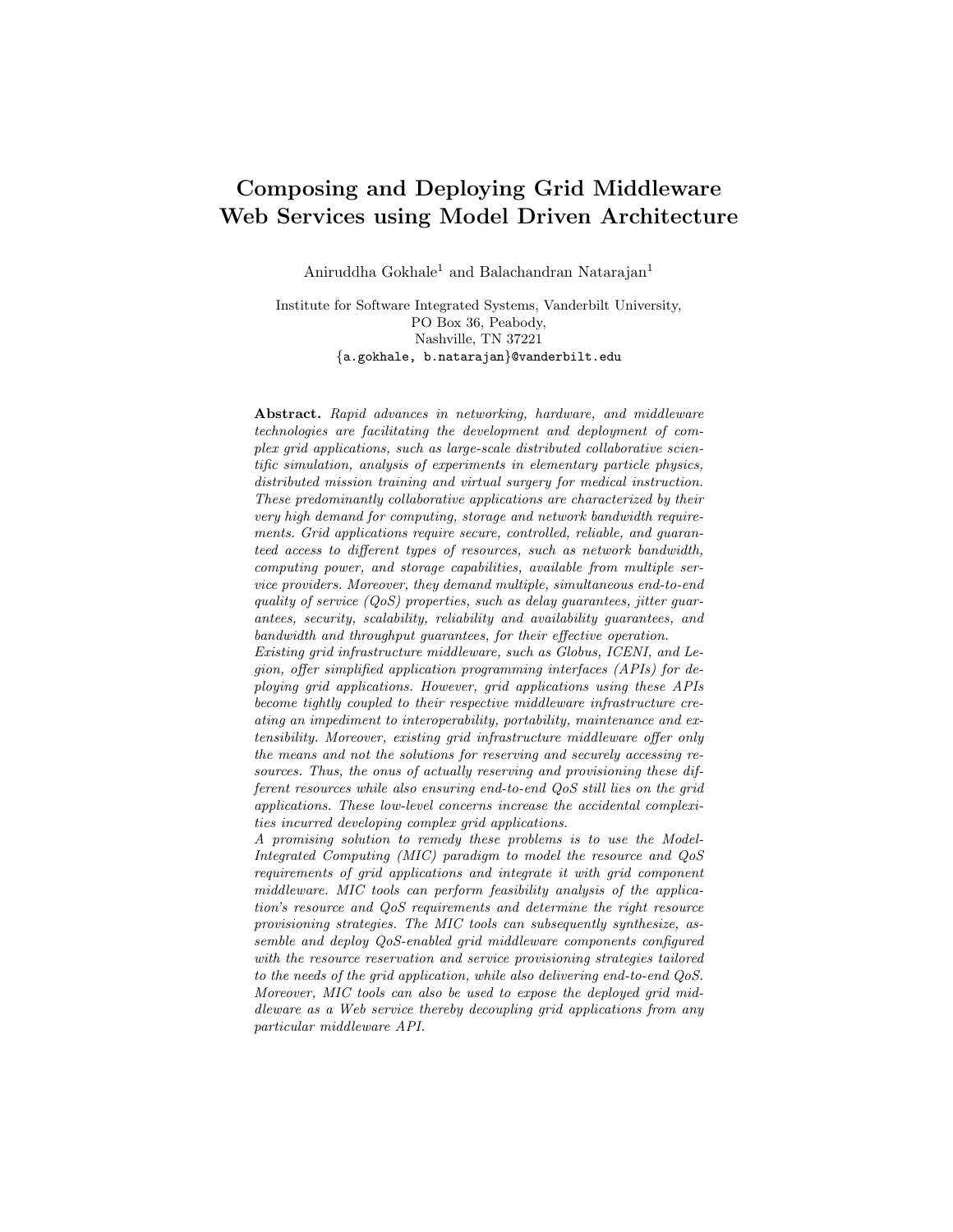The paper provides three contributions to the study of a model-driven approach to assembling and deploying QoS-enabled grid middleware capable of provisioning resources and delivering QoS end-to-end to grid applications. First, we describe our Grid component middleware called GriT, which is based on the Object Management Group's (OMG) CORBA Component Model (CCM). Second, we explain how we are using the OMG Model Driven Architecture (MDA), which is a standardization of the MIC technology, to develop a tool called CoSMIC. CoSMIC is used to simplify composition of semantically compatible components of GriT to provide end-to-end QoS and resource guarantees to grid applications. Third, we show how the CoSMIC tools expose the deployed GriT middleware as a Web service that enables grid applications to use ubiquitous web protocols, such as Session Initiation Protocol (SIP) to create, join, or leave collaborative grid applications.

Keywords: Model-Integrated Computing, Model Driven Architectures, CORBA Component Model, Grid Computing, QoS

## 1 Introduction

The term *grid applications* applies to a special class of distributed applications that have very high computing and resource requirements, and are often collaborative in nature. Grid computing [1] is an emerging paradigm that seeks to harness the power of the internet and the sophisticated resources spread across it, such as super computers, storage devices, and others to support grid applications.

The grid computing paradigm envisages a distributed hardware infrastructure and a wide range of software infrastructure for services, programming models, tools, programming languages and methodologies capable of providing the massive computational requirements (Petaflops) and massive storage capacities (Petabytes) required by grid applications. Moreover, it is also expected to support high-fidelity, real-time collaboration between geographically distributed *vir*tual organizations (VOs) [2], that comprise researchers, scientists, other users, and organizations.

For grid applications to operate effectively, however, they simultaneously require:

– secure and controlled access to many different resources available from multiple resource and service providers, including networking resources (such as bandwidth and buffers), operating system resources (such as threads, CPU and kernel buffers), storage resources (such as high performance databases and RAIDs), computing resources (such as supercomputers), display resources capable of 3-D rendering, and many other specialized types of resources, such as sensors, telescopes, oscilloscopes, and other electronic equipment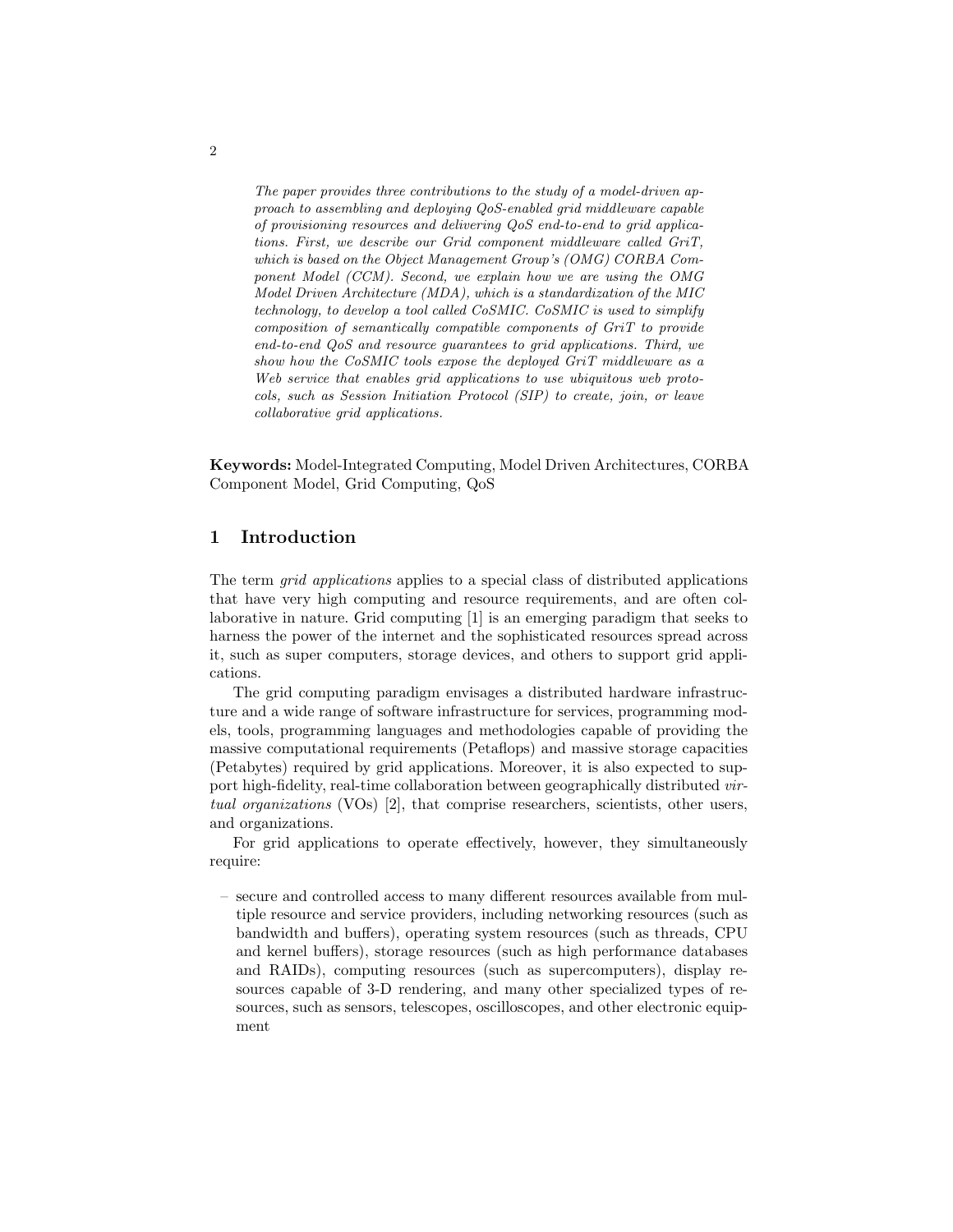– end-to-end multiple quality of service  $(QoS)$  properties, such as *delay quar*antees, jitter guarantees, security, scalability, high reliability and availability guarantees, and bandwidth and throughput guarantees to grid applications.

The infrastructure middleware that hosts grid applications is called a Computational Grid or simply a Grid [1]. Examples of grid infrastructure middleware include Globus [3], Legion [4] and ICENI [5] among others. The Grid provides dependable, consistent, pervasive and inexpensive access to high-end computational capabilities useful for distributed super-computing, on-demand computing, high-throughput computing, data-intensive computing and collaborative computing.

Although existing grid infrastructure middleware seems suited to supporting next-generation grid applications, however, developing distributed grid applications using these is fraught with the following challenges.

Challenge 1: Tight coupling with grid infrastructure middleware: Grid applications are developed using one of existing grid infrastructure middleware technologies, such as Globus, Legion, ICENI, and others making them tightly coupled to the underlying middleware. However, with advances and sophistication in grid middleware technologies, it is imperative for grid applications to avail of these advances. This in turn implies that grid applications be seamlessly portable across different middleware without significantly affecting existing applications thereby preserving investments. This proliferation of grid middleware choices has raised the level of accidental complexity by increasing the amount of effort required to interoperate and port applications between grid middleware technologies.

An effective approach to decouple grid applications from the underlying grid middleware is to expose the grid middleware as a Web service [6]. Grid applications can then use standards-based ubiquitous web protocols such as http and Session Initiation Protocol (SIP) to access the underlying grid middleware.

Challenge 2. Accidental complexities in integrating software systems. To reduce lifecycle costs and time-to-market, application developers are attempting to assemble and deploy distributed grid applications by selecting the right set of compatible grid middleware components, which in itself is a daunting task. The problem is further exacerbated by the existence of myriad strategies for configuring and deploying the underlying component middleware to leverage the environment advantages. Moreover, integrating applications using multiple middleware technologies demands multiple skill sets which makes the task even more complicated. Application developers therefore spend non-trivial amounts of time debugging problems associated with the selection of incompatible strategies and components. What is needed is an integrated set of processes and tools that can (1) select and validate a suitable configuration of middleware components and (2) generate optimized Web service configurations automatically.

Challenge 3: Satisfying multiple quality of service requirements simultaneously: As noted earlier, grid applications demand varying degrees and forms of QoS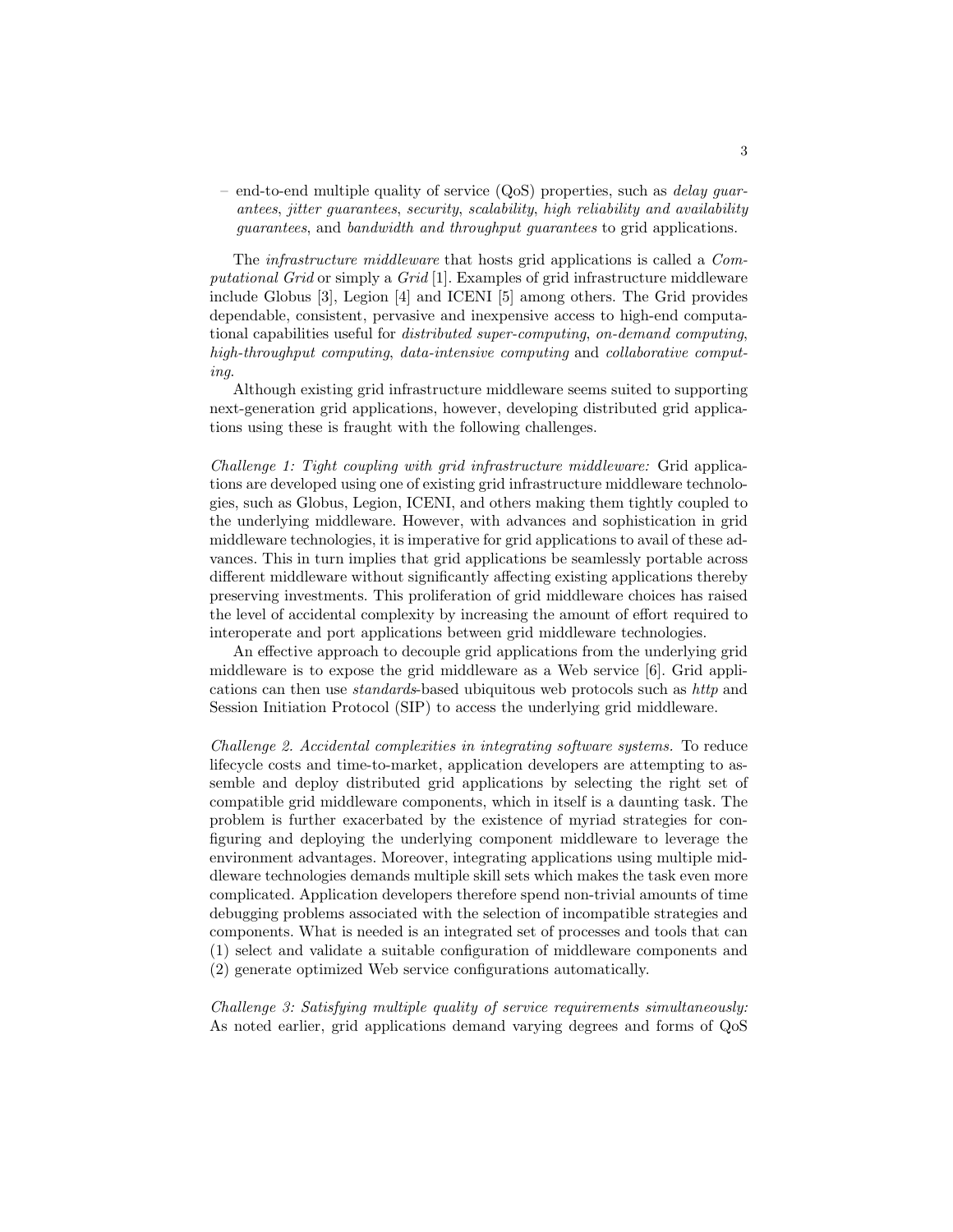support from their grid middleware. For example, collaborative scientific applications involving geographically dispersed scientists, engineers, and physicists working on real-time experiments and data require the infrastructure to be efficient, predictable, scalable, secure, and fault tolerant. Owing to the complex nature of these QoS requirements, it is not feasible for a single grid infrastructure middleware to provide an end-to-end solution that addresses all these challenges. Instead, highly configurable, flexible, and optimized higher-level, grid middleware components based on standards, such as CORBA Component Model (CCM) [7], must be used to assemble and deploy middleware tailored to the needs of the grid application.

Challenge 4: Lack of well-defined patterns for resource reservation: As mentioned earlier, grid applications require simultaneous access to several different types of resources available from multiple resource and service providers that own them. These service providers include internet service providers (ISPs), storage service providers (SSPs), content service providers (CSPs), and others. For example, a distributed virtual surgery application involving geographically dispersed doctors, radiologists, medical professionals, and medical students will require high bandwidth for collaboration, large storage databases to hold patient records and radiology images, expensive display devices for precise 3-D modeling and rendering of images, virtual reality equipment for simulating surgeries, and telephony equipment to maintain multi-leg call sessions.

Applications that require these resources must maintain Service Level Agreements (SLAs) with each individual service provider that provide the resources and services. Moreover, today's grid applications must authenticate themselves with each service provider everytime they access resources owned by the provider.

Conventional grid infrastructure middleware provide only the means to securely access the resources from different service provider. However, the responsibility of reserving and accessing the resources is still the responsibility of the grid applications. A possible solution to address this problem is for the grid middleware to provide a set of generic resource reservation strategies that grid applications can use. However, such a solution fails to serve the needs of all grid applications, each of whom might have differing end-to-end resource and QoS needs. What is therefore needed is an ability to compose patterns-based strategies for multiple resource reservations while assuring the end-to-end QoS requirements of the grid aplications. Moreover, these strategies should be deployed within the grid middleware and made available to the grid applications as a Web service.

Challenge 5: Provisioning and managing resources is hard: As mentioned in challenge 4, grid applications must make reservations for several different resources while ensuring that the end-to-end QoS requirements are met. Even if this problem is resolved by deploying custom resource reservation strategies within the grid middleware as outlined above, provisioning and managing multiple resources from multiple providers is a daunting task that existing grid infrastructure middleware currently do not handle and leave it to the grid application.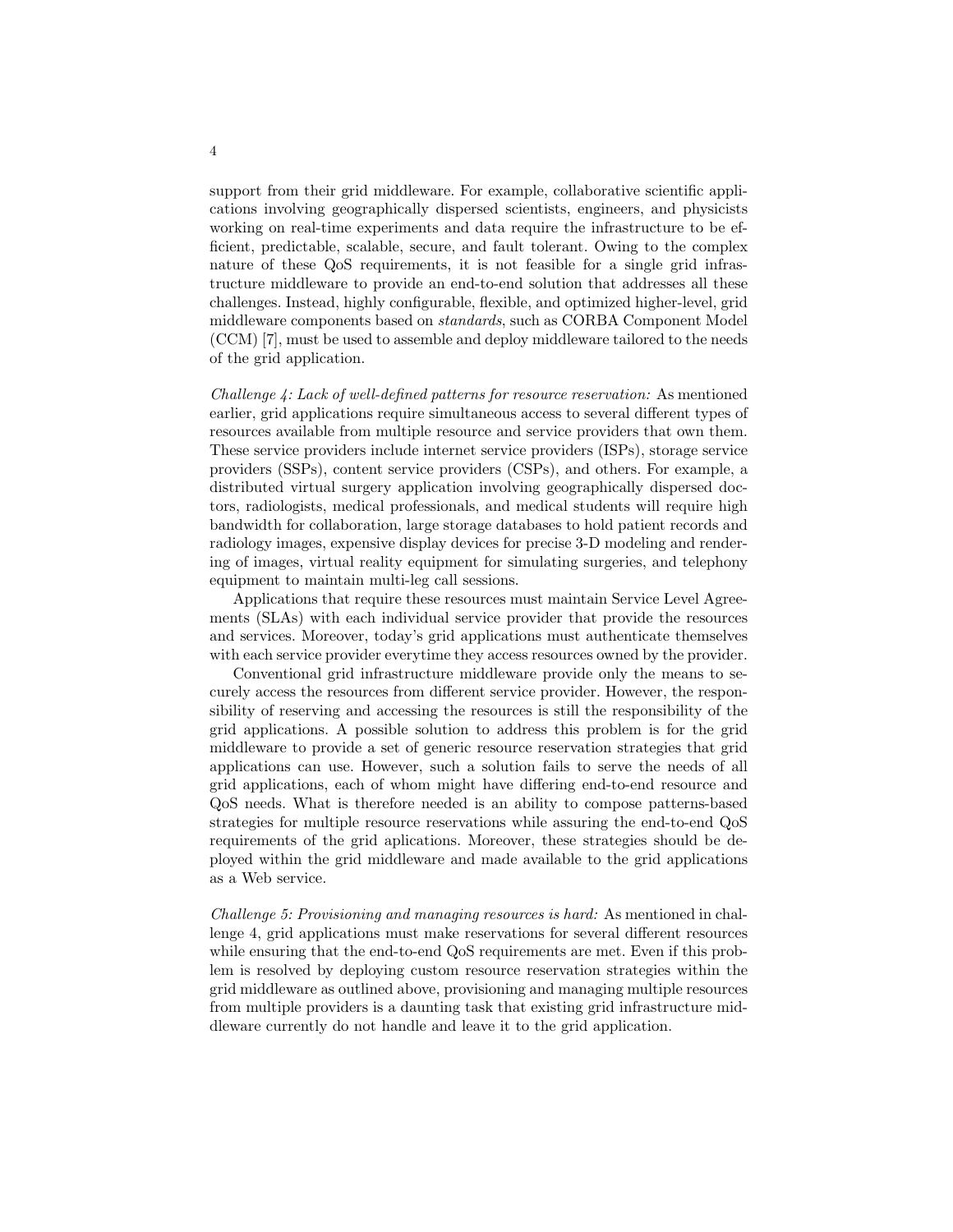What is required is an ability to model the resource and QoS requirements of grid applications using Unified Modeling Language (UML) [8] modeling tools or Statecharts [9]. Model analysis tools can be used to determine if provisioning such a system is feasible or not. If it is, then a separate set of tools can synthesize the appropriate resource provisioning and management strategies composed from a library of higher-level QoS-enabled grid middleware components.

A promising way to address the challenges developing grid applications described above is to use Model-Integrated Computing technologies [10]. Understanding how to integrate Model-integrated Computing (MIC) and grid component middleware is essential to resolve the configuration, management, and deployment challenges of deploying QoS-enabled grid middleware as Web services. This paper provides the following three contributions toward the successful integration of Model-Integrated Computing and grid component middleware that is essential to develop QoS-enabled Web services to address the challenges presented above:

- We illustrate how the Model-Integrated Computing paradigm can be applied to simplify the development of large-scale grid applications that integrate components of our QoS-enabled reusable component middleware, called Grid TAO (GriT) [11].
- We discuss how emerging standards, such as the Object Management Group (OMG)'s Model Driven Architecture (MDA) [12] and the CORBA Component Model (CCM) [7] can be used to provide a standards-based approach to assemble and deploy grid middleware Web services.
- We describe how QoS-enabled component middleware enables modeling and synthesis tools to rapidly develop, assemble, and deploy flexible Web services that support heterogeneity, yet can be tailored readily to meet the needs of grid applications with multiple simultaneous QoS requirements.

The rest of the paper is organized as follows: Section 2 presents an overview of the MIC paradigm and MDA, and describes our MDA tool, called CoSMIC; Section 3 explains the GriT component middleware architecture; Section 4 explains how the CoSMIC tools is used to compose, assemble, and deploy GriT middleware components as a Web service that is tailored to the needs of grid applications; Section 5 describes related research; and finally Section 6 provides concluding remarks.

# 2 Model Integrated Computing and Component Middleware Synthesis: The Key to Developing Next Generation Grid Applications

Model Integrated Computing (MIC) [10] is a paradigm for expressing application functionality and QoS requirements at higher levels of abstraction than is possible using third-generation programming languages, such as Visual Basic, Java,  $C++$ , or  $C\#$ . In the context of grid applications, MIC tools can be applied to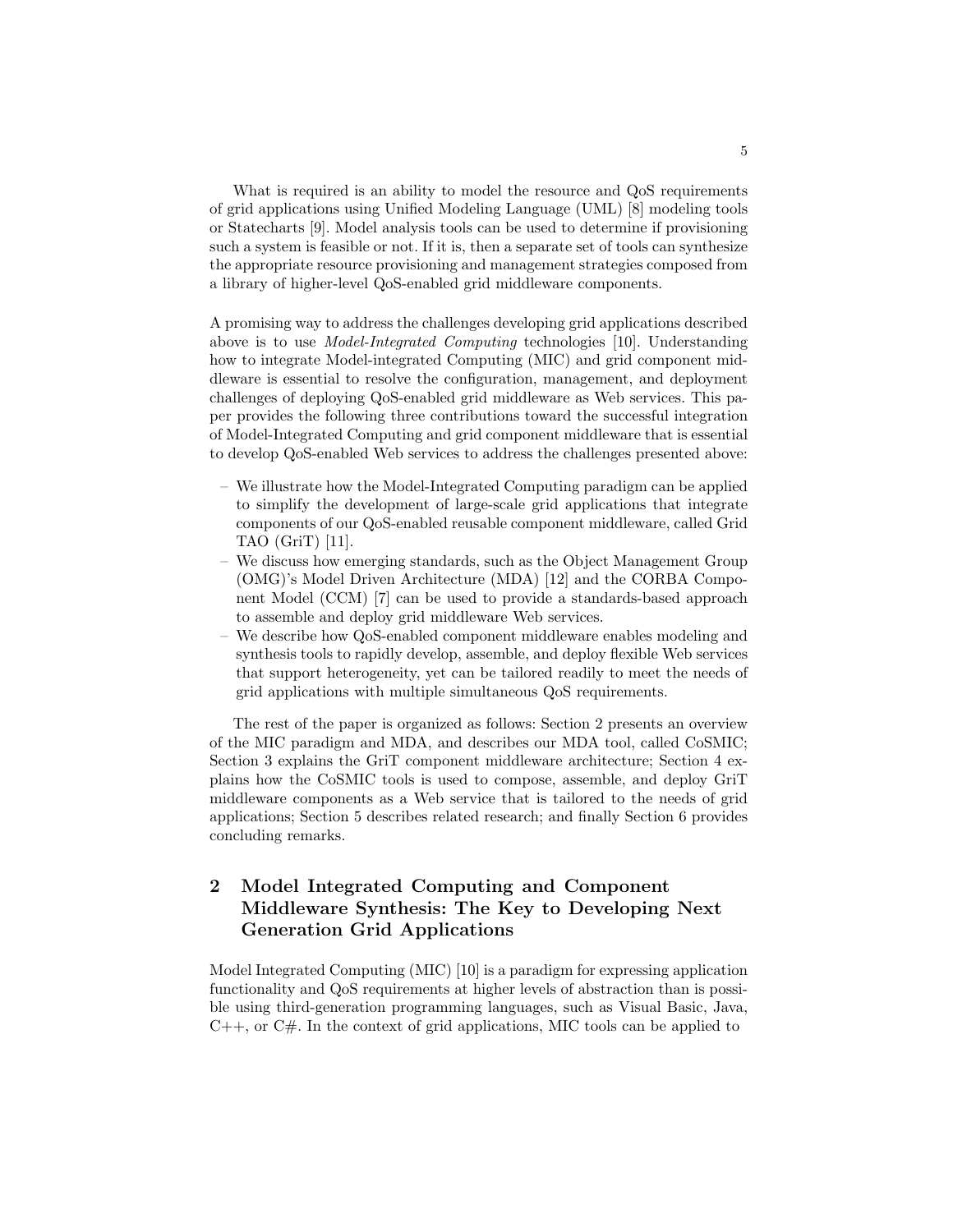- 1. Analyze different—but interdependent—characteristics of system behavior e.g. resource requirements, such as network bandwidth, CPU processing speed, and storage capacity, and QoS requirements, such as scalability, predictability, safety, and security. Tool-specific model interpreters translate the information specified by models into the input format expected by analysis tools. These tools can check whether the requested behavior and properties are feasible given the constraints.
- 2. Synthesize platform-specific code that is customized for specific grid middleware and grid application properties, such as end-to-end timing deadlines, throughput requirements of simulations, and authentication and authorization strategies modeled at a higher level of abstraction.

The Object Management Group (OMG) has recently adopted the Model Driven Architecture (MDA) [12] to standardize the integration of MIC paradigm with component middleware technologies and web services. This section provides an overview of the MIC and MDA technologies. We then describe a tool called CoSMIC [13] we are developing to model grid application resource and QoS requirements.

### 2.1 Overview of Model-Integrated Computing

Model-Integrated Computing (MIC) [10] is a development paradigm that applies domain-specific modeling languages systematically to engineer computing systems ranging from small-scale real-time embedded systems to large-scale distributed enterprise and grid applications. MIC provides rich, domain-specific modeling environments, including model analysis and model-based program synthesis tools [14]. In the MIC paradigm, application developers model an integrated, end-to-end view of the entire application, including the interdependencies of its components. Rather than focusing on a single, custom application, therefore, MIC models capture the essence of a class of applications. MIC also allows the modeling languages and environments themselves to be modeled by so-called meta-models [15], which help to synthesize domain-specific modeling languages that can capture the nuances of domains they are designed to model.

When implemented properly, MIC technologies help to:

- Free application developers from dependencies on particular software APIs, which ensures that the models can be used for a long time, even as existing software APIs become obsolete and replaced by newer ones.
- Provide correctness proofs for various algorithms by analyzing the models automatically and offering refinements to satisfy various constraints.
- Synthesize code that is highly dependable and robust since the tools can be built using provably correct technologies.
- Rapidly prototype new concepts and applications that can be modeled quickly using this paradigm, compared to the effort required to prototype them manually.
- Save organizations significant amounts of time and effort, while also reducing application time-to-market.

6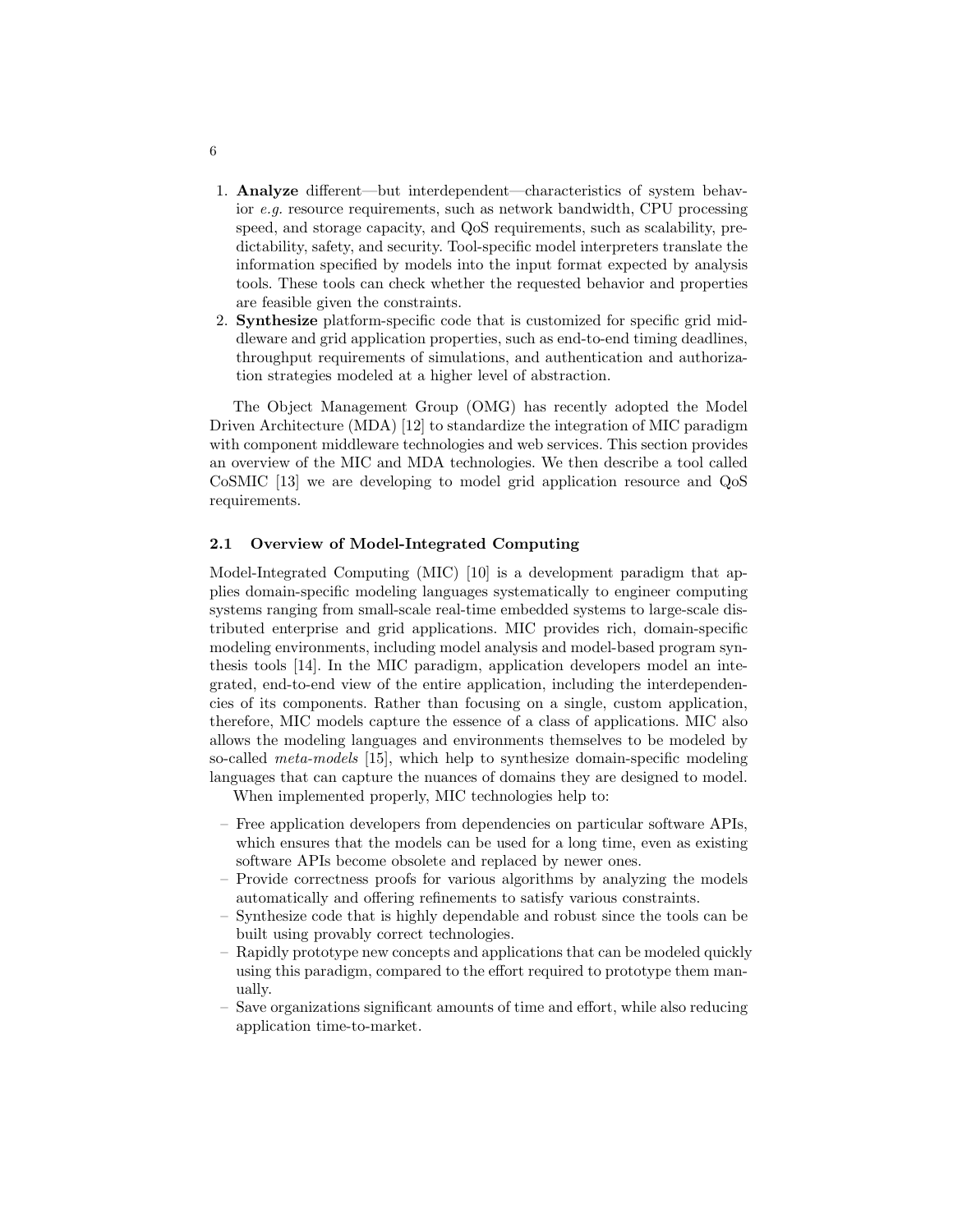Popular examples of MIC tools being used today include the Generic Modeling Environment (GME) [14] and Ptolemy [16] (which are used primarily in the real-time and embedded domain) and UML/XML tools based on the OMG Model Driven Architecture (MDA) [12] (used primarily in the enterprise application domain thus far).

As shown in Figure 1, MIC uses a set of tools to

- Analyze the interdependent features of the system captured in a model and
- Determine the feasibility of supporting different non-functional system aspects, such as QoS requirements, in the context of the specified constraints.



Fig. 1. The Model-Integrated Computing Process

Another set of tools then translates models into executable specifications that capture the platform behavior, constraints, and interactions with the environment. These executable specifications can in turn be used to synthesize application software.

#### 2.2 Overview of the OMG Model Driven Architecture

The OMG MDA [12] defines standard ways to address many of the challenges facing complex applications, such as the grid applications, outlined in Section 1. The MDA builds upon years of research on model-integrated computing [10, 9, 17] to provide standard modeling notations based on the Unified Modeling Language (UML) [8]. Figure 2 illustrates the structure of the MDA.

The MDA defines platform-independent models (PIMs) and platform-specific models (PSMs) that streamline platform integration issues and protect investments against the uncertainty of changing platform technology. These two levels of models can be differentiated as follows: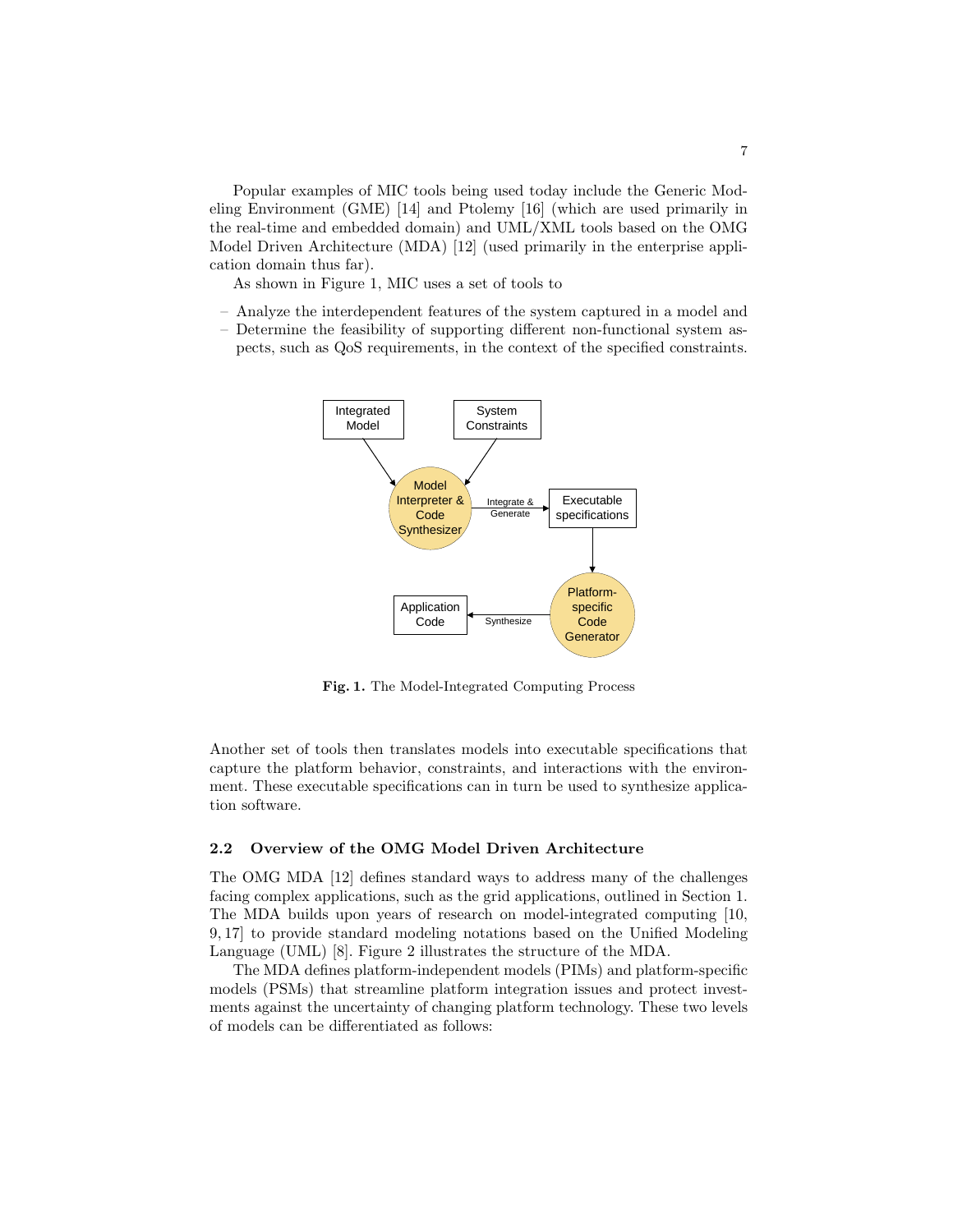

Fig. 2. Overview of the OMG Model Driven Architecture (Copyright OMG, reproduced by permission)

- The PIMs describe at a high-level how applications will be structured and integrated, without concern for the middleware/OS platforms or programming languages, on which they will be deployed. PIMs provide a formal definition of an application's functionality, as well as a representation of the application as a computation-independent business model, grid experiment model or a military strategy, also referred to as a Domain Model. For example, resource and QoS requirements of grid applications can be modeled generically using modeling tools based on UML.
- The PSMs are so-called constrained formal models since they express platformspecific details. The PIM models are mapped into PSMs via translators. For example, the generic operation that is specified in the PIM could be mapped and refined to the domain-specific operation, such as limits on response time accessing a resource, in the underlying Real-time CORBA platform.

Both PIM and PSM descriptions of applications are formal specifications built using modeling standards, such as UML, which can be used to model application functionality and system interactions. The MDA also defines a platformindependent meta-modeling language that allows platform-specific models to be modeled at an even higher level of abstraction.

### 2.3 Component Synthesis with Model Integrated Computing (CoSMIC)

Figure 3 illustrates how we are applying the MIC technology to build a MDAbased tool called CoSMIC (which stands for Component Synthesis with Model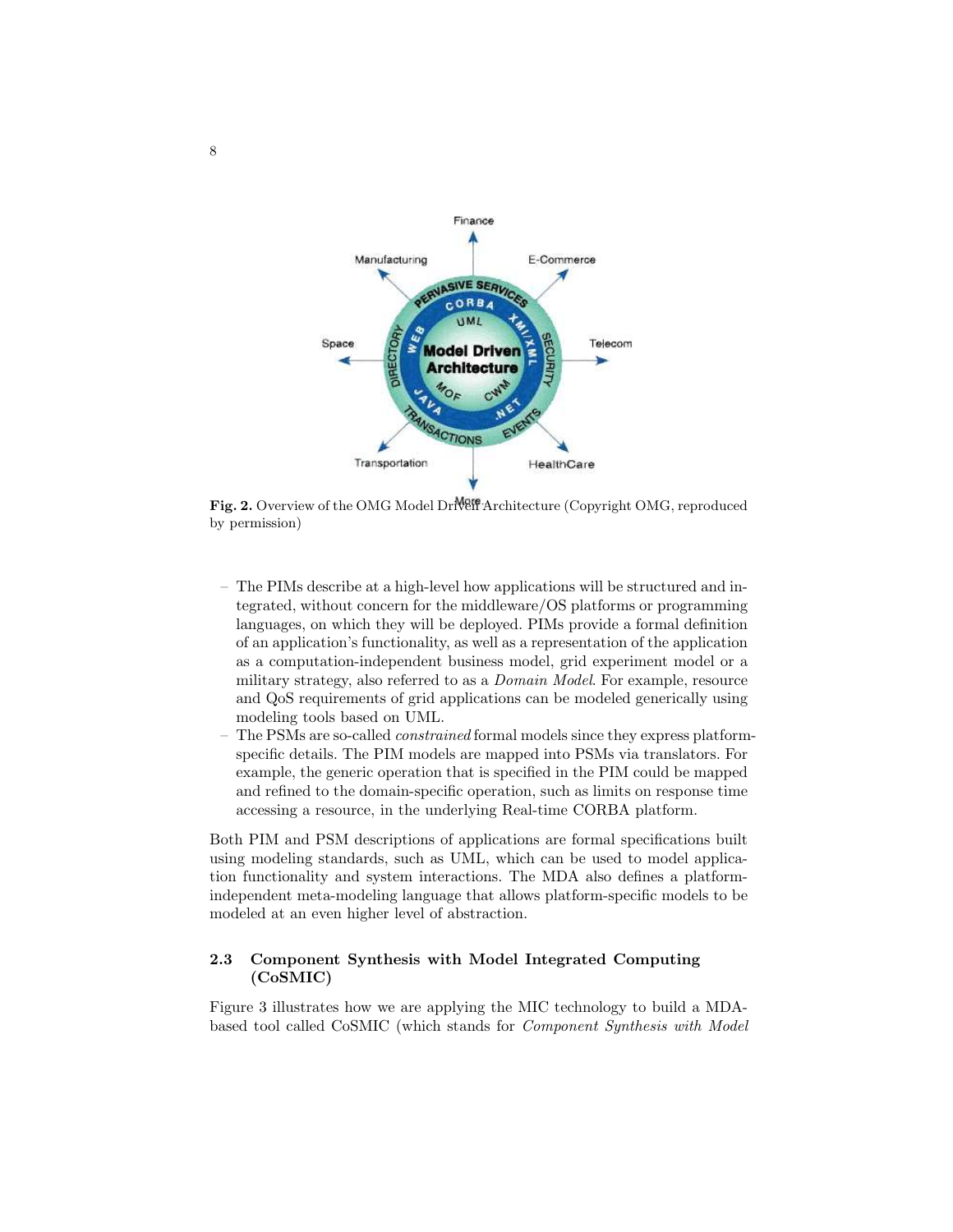Integrated Computing) suitable for modeling resource and QoS requirements of grid applications. The CoSMIC tool composes grid middleware tailored to grid application requirements from functional building blocks of the Grid TAO (GriT) middleware, which is explained in Section 3. Moreover, CoSMIC tools expose the deployed grid middelware as a web service.



Fig. 3. The CoSMIC MDA Tool

In the CoSMIC approach, higher-level modeling languages, such as UML [8] are used to model grid application QoS and resource requirements. CoSMIC analysis tools then determine the feasibility of the requirements. Once a feasibility analysis is complete, CoSMIC translator tools are used to synthesize pattern-oriented, semantically compatible grid middleware code composed from a set of reusable, QoS-enabled GriT components. The decision on which patterns make most sense are made by the CoSMIC synthesis tools based on the input models and constraints.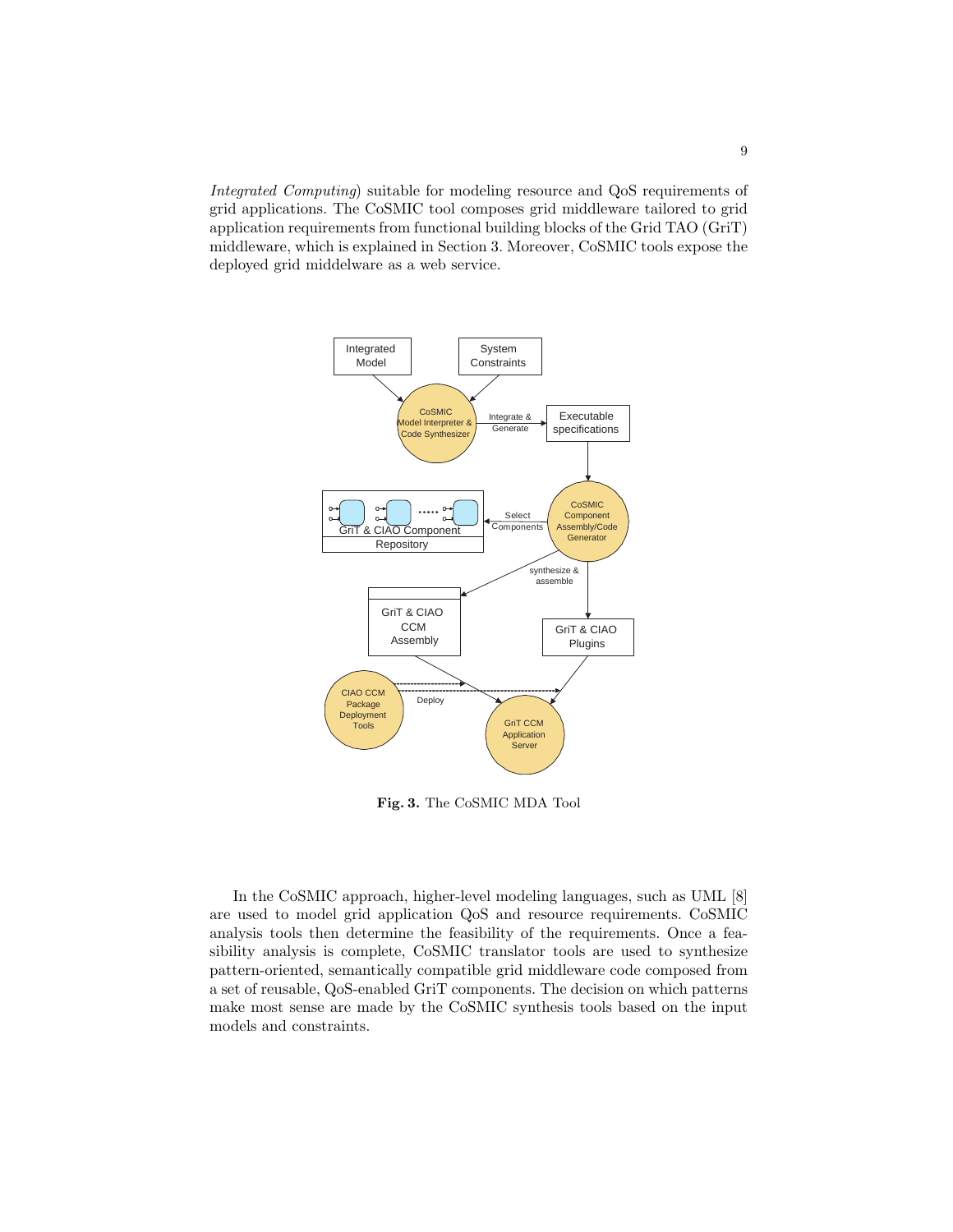### 3 The Grid TAO (GriT) Middleware Architecture

This section describes our next generation Grid component middleware called Grid TAO (GriT) [11]. GriT enhances the Component Integrated ACE ORB (CIAO) [18, 13] middleware, which is our CCM [7] implementation of the The  $ACE \ ORB$  (TAO) [19, 20]. TAO is an open-source, high-performance, highly configurable CORBA ORB that implements key patterns [21] to meet the demanding QoS requirements of distributed systems.

Figure 4 illustrates the components of the GriT middleware architecture. Below we explain each component of the architecture in detail.



Fig. 4. Grid TAO (GriT) Middleware Architecture

Grid Service Provider (GSP) The GriT middleware comprises the notion of a Grid Service Provider (GSP) similar to other service providers such as ISPs, SSPs, CSPs and other providers providing specialized services such as access to advanced displays, virtual reality equipment, telescopes, oscilloscopes, etc. A fundamental difference between a GSP and other service providers is that a GSP is an abstract notion. The GSP does not actually own resources. The goal of the GSP is to provide a standard, unified view of resources to grid applications thereby eliminating the need for grid applications to require the knowledge and location of individual resource service providers.

Moreover, the GSP provides a *single sign-on* capability for grid applications, which eliminates the need for multiple SLAs and authentication mechanisms with multiple service providers. Applications use the GSP to delegate the responsibility of authenticating themselves with the individual specialized service providers. In addition, the GSP offers its user interface as a standard web ser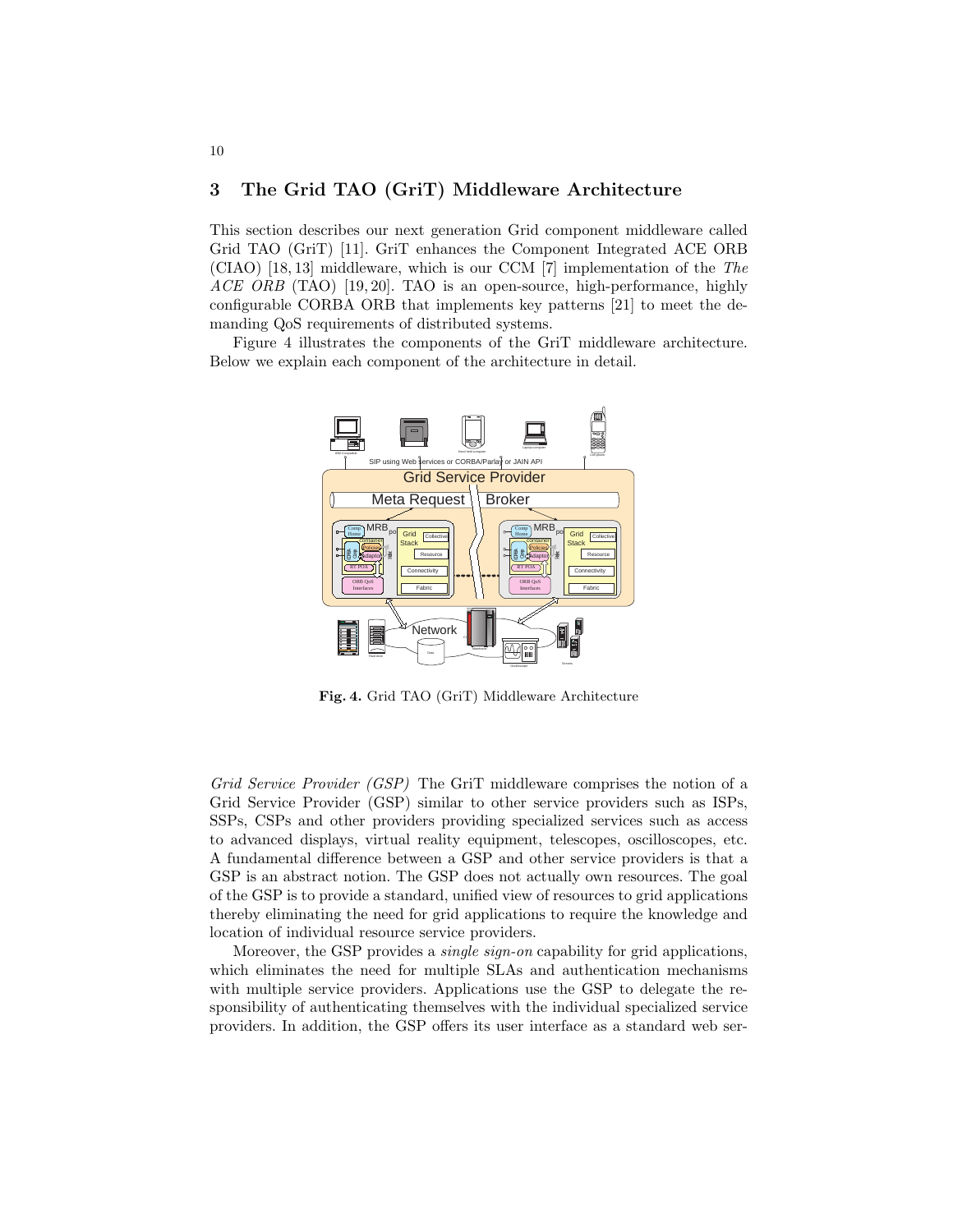vice, thereby enabling grid clients to use techniques such as SIP to create, join, or leave collaborative grid applications. Figure 5 illustrates the concept of a GSP.



Fig. 5. Overview of Grid Service Provider (GSP)

Meta-Resource Broker Architecture At the heart of the GSP is a Meta Resource Broker (MRB), which is an enhanced the Common Object Request Broker Architecture (CORBA) Object Request Broker (ORB), that encapsulates resources from multiple providers as CORBA objects. The MRB exemplifies the actual GriT middleware. The MRB provides applications with standards-based, uniform interfaces and mechanisms to access and manage the underlying resources, and to create or join new or existing collaborative sessions, respectively.

The MRB is based on the CCM, where components represent the policies to manage the *virtual* resources. The resources are virtual since the GSP does not actually own any resources, but maintains only abstractions of them. These components therefore serve as a resource proxy of the actual resources thereby providing a uniform view to client applications. The internal structure of the MRB is illustrated in Figure 6.

The MRB mediates requests for different services and resources on behalf of grid applications and delivers them with the resources and guaranteed quality of service (QoS). This is accomplished by the MRB delegating the task of looking up individual resources required by the grid applications to MRB part objects. Figure 7 illustrates the use of part objects as defined in the Data Parallel CORBA (DP-CORBA) [22] specification.

When a grid application makes a reservation request to the GSP for all the different resources it needs and the QoS guarantees, this request is handed down by the GSP to its underlying MRB parallel object. The MRB parallel object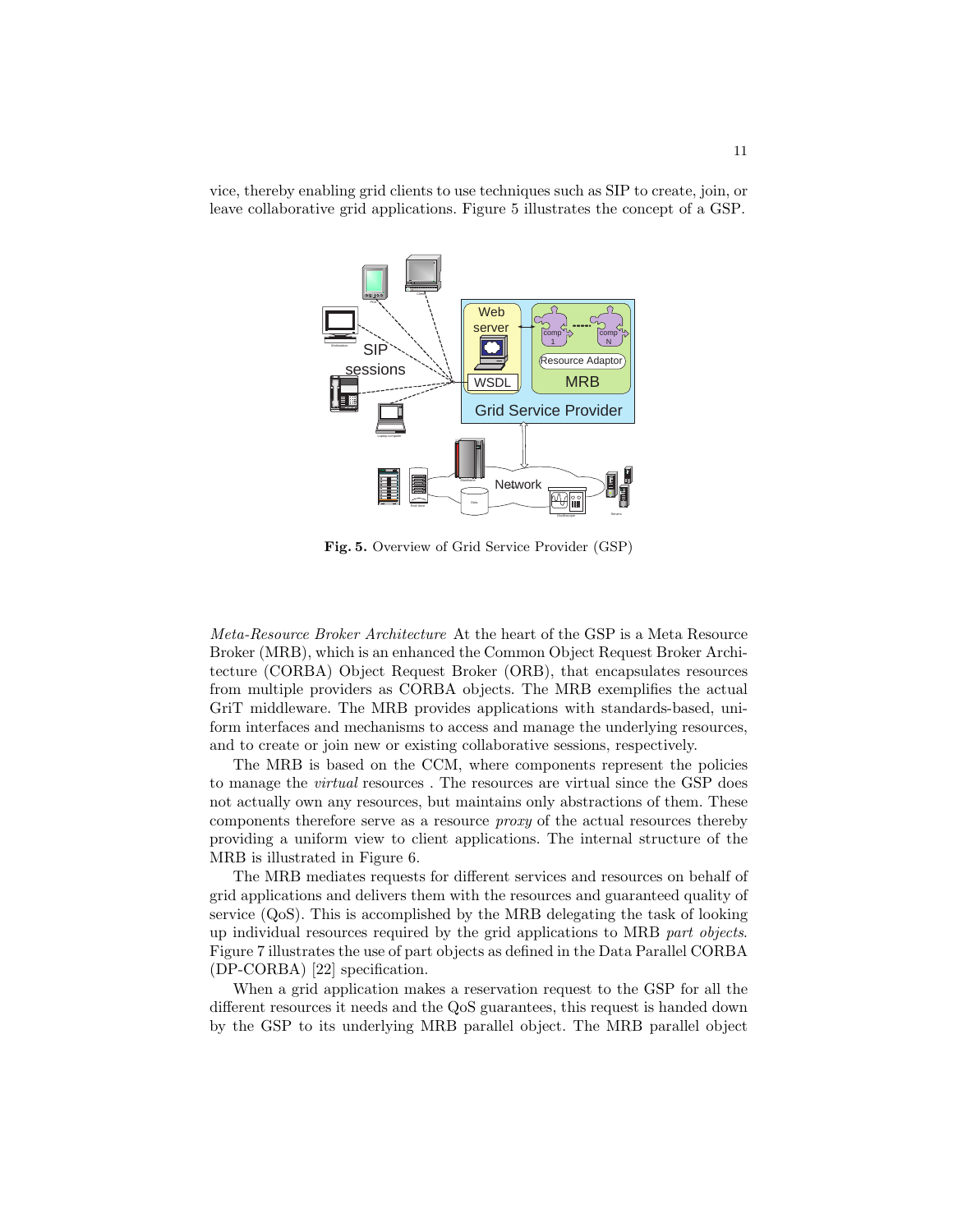

Fig. 6. Meta-Resource Broker Internals

will in turn partition the request using the techniques described in the DP-CORBA specification and the Data Reorganization Effort (www.data-re.org), such as *block distribution* or *cyclic distribution*. The partitioned request is then handed over to the MRB part objects. Each MRB part object is responsible to discover the appropriate resources that can meet the application's QoS requirements. This discovery process is performed in parallel thereby providing a highly scalable and predictable solution to determine the feasibility of resources and service provisioning.

The mechanism of resource discovery outlined above is akin to a nested transaction. If any one of the child transaction i.e., resource discovery undertaken by a part object, is unsuccessful, then the parent transaction i.e., the request initiated by the MRB parallel object, is rolled back.

If the request for resources is feasible, then the result of the MRB part object resource discovery operation is a collection of resources required by the application that provide it with the QoS guarantees. This collection of virtual resources is subsequently managed by the MRB as another parallel object. It is then upto the grid application to efficiently utilize these resources, although GriT will manage them on behalf of the grid application.

Figure 7 illustrates how the MRB reserves and manages different types of virtual resources, which are high-level abstractions of resources, such as network bandwidth, databases, or supercomputers, belonging to different service providers.

[11] provides detail information on the GriT middleware architecture.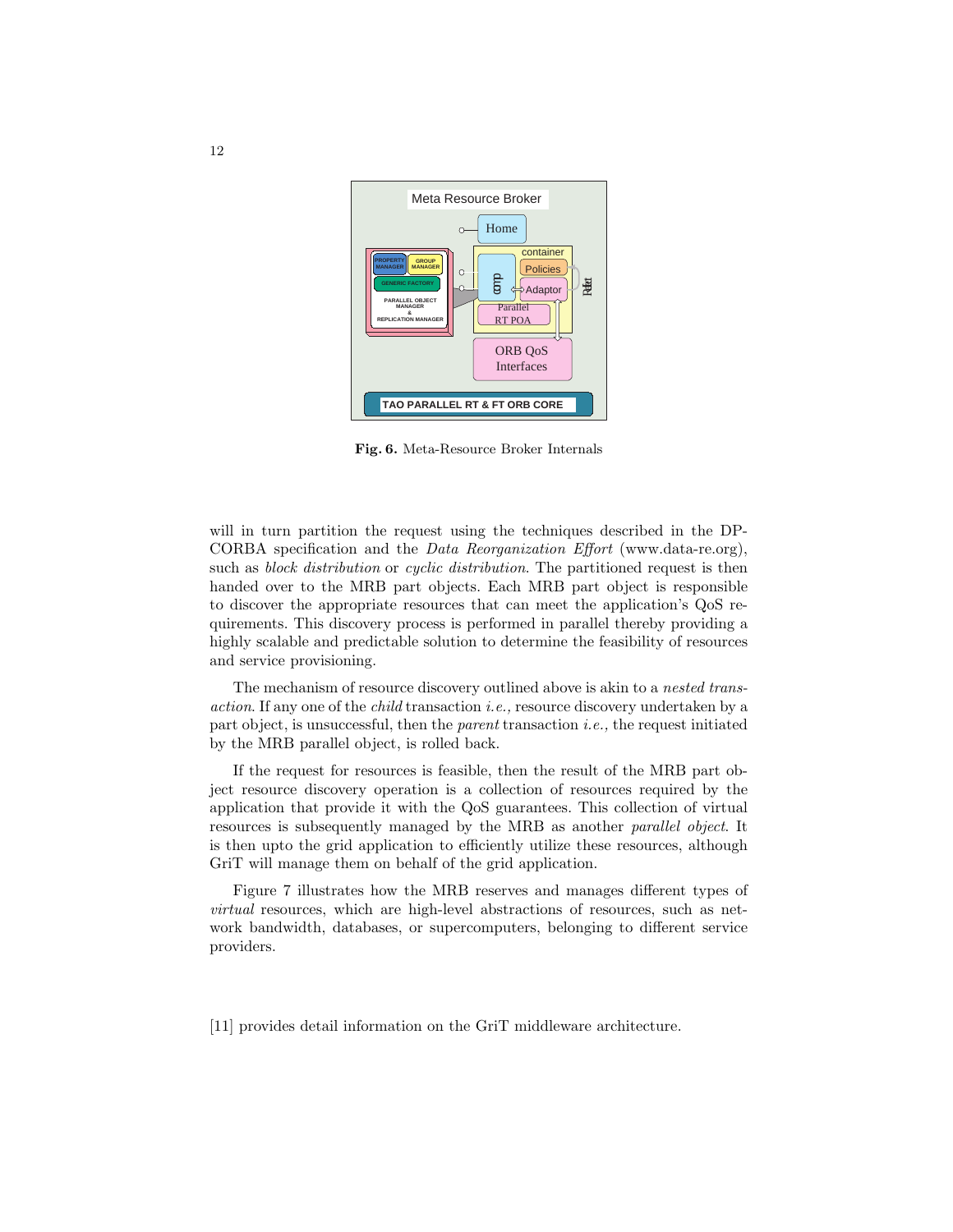

Fig. 7. Meta-Resource Broker Architecture

# 4 Resolving Grid Application Challenges Using Model Integrated Computing

This section describes how the MDA-based CoSMIC tool can be used to develop, assemble and deploy GriT middleware components as a web service, which is tailored to the needs of complex grid applications. In particular, we show how the application functionality specified as models can be used to synthesize new components that implement the web service, as well as to assemble them with semantically compatible reusable components provided by the GriT middleware.

First we describe how we provision the middleware components with appropriate strategies to reserve and manage the resources. Next we describe how these deployed components are made available as a web service so that grid applications can use it via standard web protocols such as http and SIP.

### 4.1 Model Driven Grid Middleware Deployment

Context. Today's grid applications are built using conventional grid infrastructure middleware, such as Globus or Legion. These middleware provide the APIs required to reserve the resources and securely access them.

Problem. Conventional grid infrastructure middleware make it hard to develop next-generation grid applications for the following reasons outlined in Section 1.

- 1. tight coupling with grid infrastruture middleware
- 2. accidental complexities in integrating software systems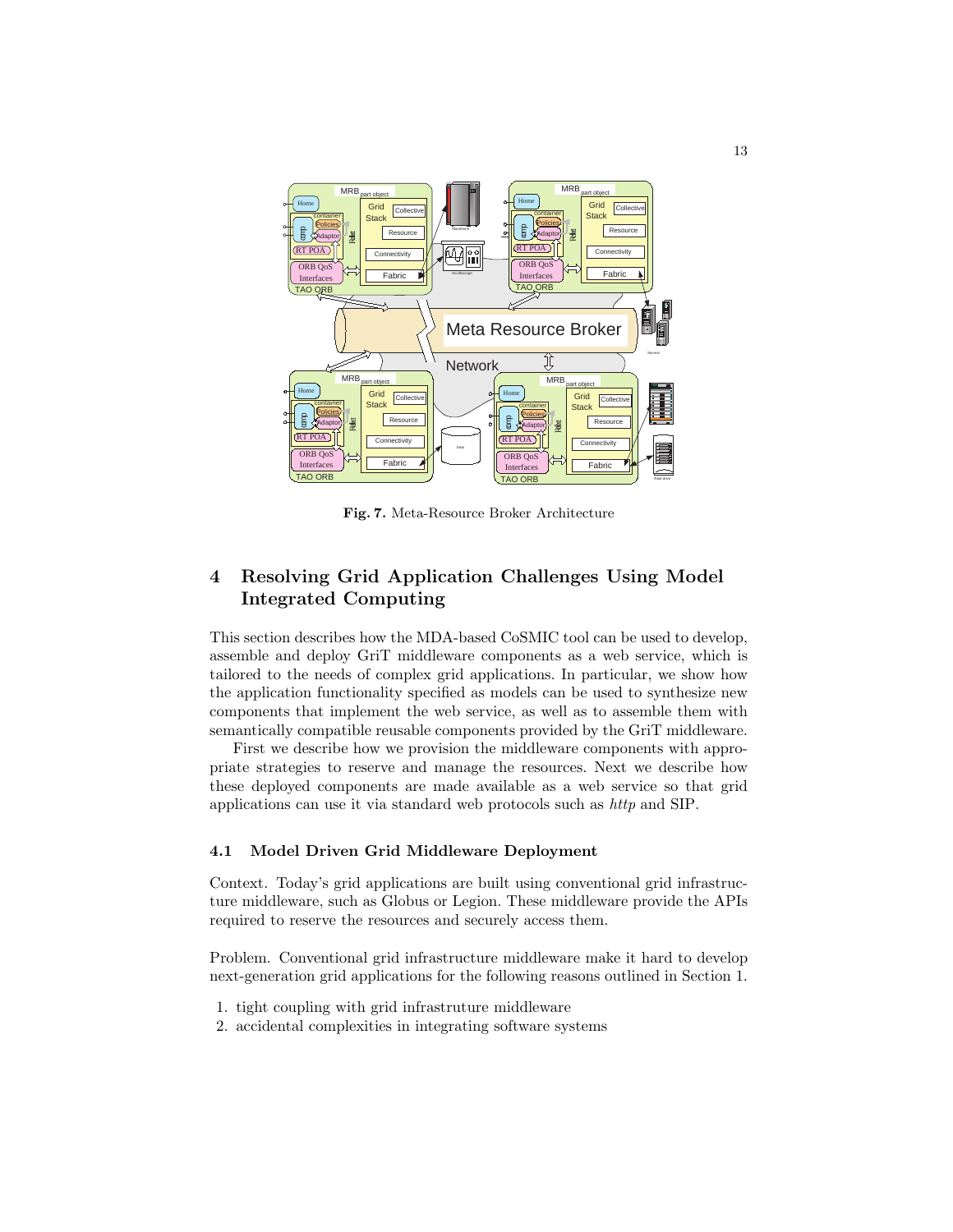

Fig. 8. Composing Grid Middleware from Models

- 3. satisfying multiple quality of service requirements simultaneously
- 4. lack of well-defined patterns for resource reservation
- 5. provisioning and managing resources is hard

In order to support next-generation grid applications effectively, there is a need to address these challenges. Our approach of using model integrated computing tools to assemble and deploy grid middleware as web services addresses these challenges.

Solution. Our solution involves using the MDA-based tool, called CoSMIC, to compose resource provisioning and QoS management patterns from building blocks of the GriT component middleware and to deploy them as web services. Our approach is illustrated in Figure 8.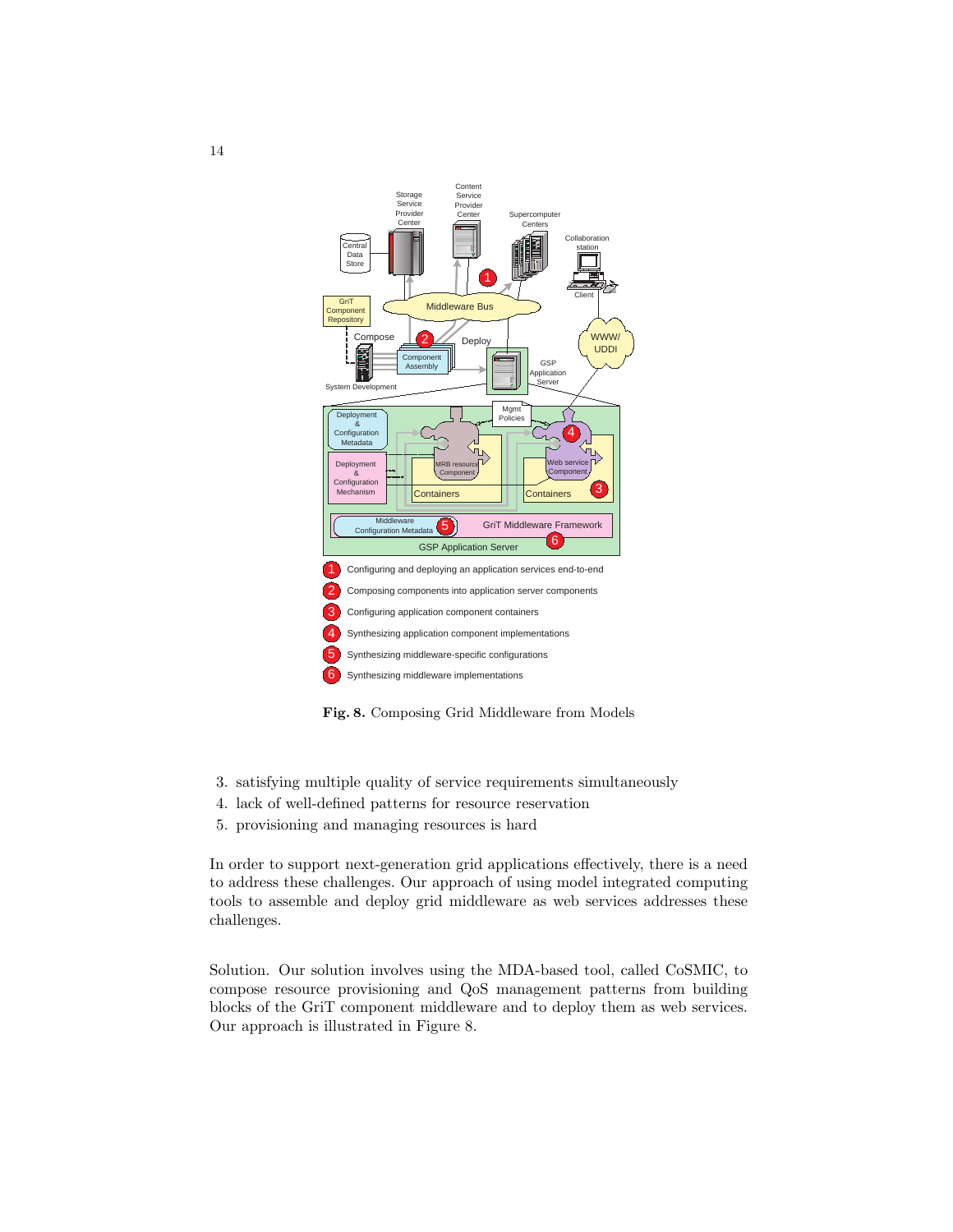Figure 8 illustrates six points at which Model-Integrated Computing, espoused by the CoSMIC tool, can be integrated into the grid middleware architecture, called GriT. We describe each of these six integration points below.

1. Configuring and deploying application services end-to-end: Assembling and deploying collaborative grid applications with stringent end-to-end QoS and resource guarantees is a daunting task. We are using CoSMIC to configure the right set of services to guarantee the QoS and resource requirement.

2. Composing components into application servers: Integration at this level will help compose the application server, which is responsible for hosting the application. We are using CoSMIC tools to compose grid application servers out of semantically compatible standard middleware components and possibly legacy components available as part of a component library.

3. Configuring application component containers: Application components use containers to interact with the application servers in which they are configured. Containers provide many policies that grid applications can use to fine-tune underlying component middleware behavior. Since grid applications consist of many interacting components, their containers must be configured with consistent and compatible policies.

Due to the number of policies and the intricate interactions among them, it is tedious and error-prone for an application to manually specify and maintain its component policies and semantic compatibility with policies of other components. We are using CoSMIC tools to automate the validation and configuration of these container policies by allowing system designers to specify the required system properties as a set of models. Another set of CoSMIC tools can then analyze the models and generate the necessary policies and ensure their consistency.

4. Synthesizing application component implementations: We are using modeling languages and tools to increase the automation in generating and integrating grid application components. The goal is to bridge the gap between specification and implementation via sophisticated aspect weavers and generator tools that can synthesize platform-specific code customized for specific application properties, such as resilience to denial of service attacks, robust behaviour under heavy load, and good performance for normal load.

5. Synthesizing middleware-specific configurations: In this step, the CoSMIC tools generate the deployment descriptors for the grid middleware. The deployment descriptors take into account the application's QoS and resource requirements along with the constraints.

6. Synthesizing middleware implementations: The CoSMIC tools can also be used to generate custom grid middleware implementations. This is a more aggressive use of modeling and synthesis than integration point 5 described above since it affects middleware implementations, rather than their configurations.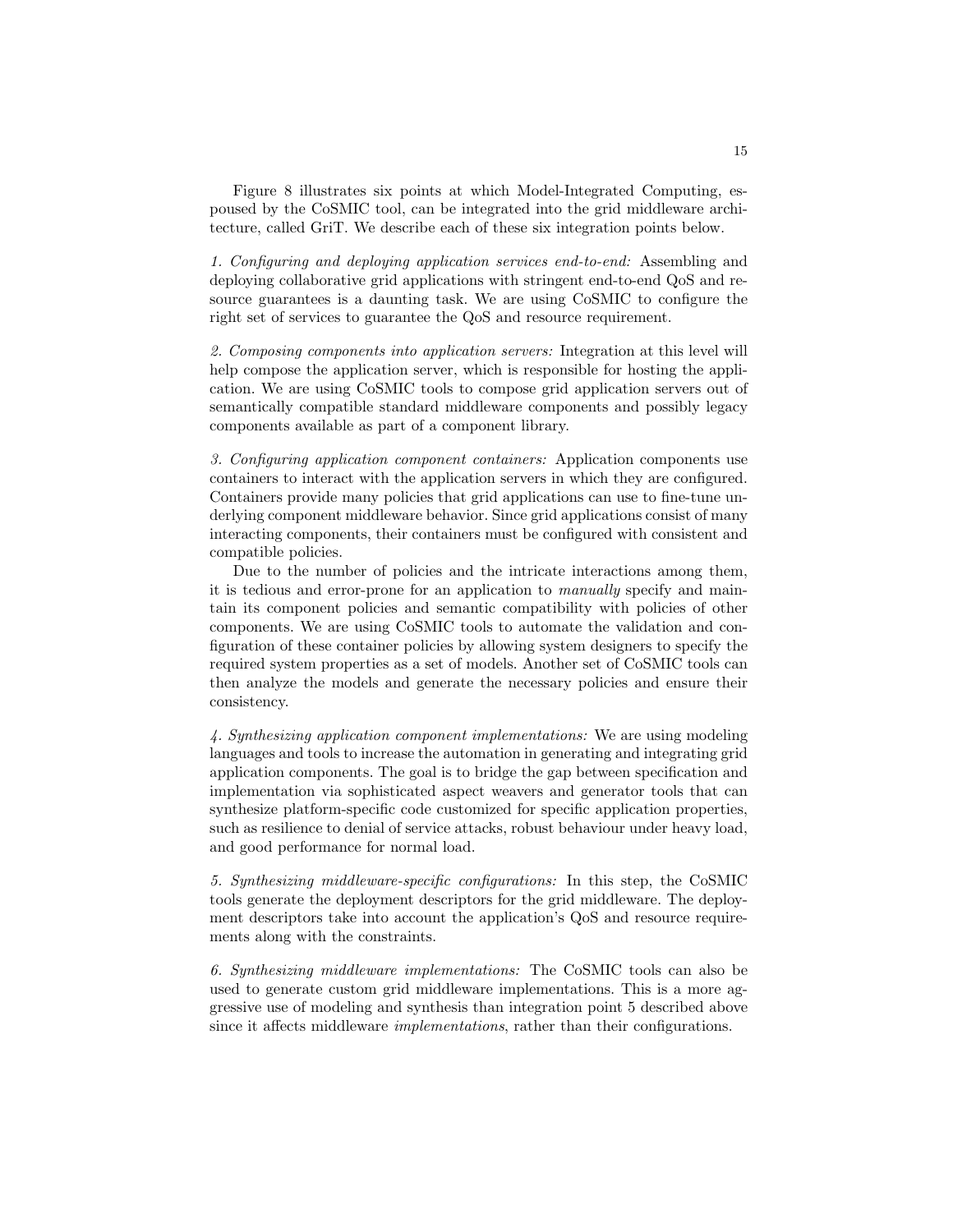### 4.2 Model Driven Grid Web Service Deployment

Context. Both wireless and wireline client applications must be able to participate in collaborative grid applications. This requires thin client applications that can use the grid middleware interfaces to share resources.

Problem. As mentioned earlier, programming directly at the grid frameworkspecific protocols is too low-level and hence tedious and error-prone. Additionally, it ties the application to the underlying middleware API making portability infeasible. Moreover, for small footprint wireless clients and other embedded devices to use the grid framework, standards-based protocols and interfaces must be used.

Solution. The services offered by the GSP will be hosted as a web service as shown in Figure 5. This approach is similar to the ideas proposed in Open Grid Services Architecture (OGSA) [6]. The CoSMIC tools can be used to synthesize a Web Service Description Language (WSDL) description of the GSP's services. Moreover, CoSMIC tools can also help deploy these services and register it with naming services, such as Uniform Description, Discovery, and Integration (UDDI) or a CORBA Trader. Client applications can then access the GSP services via the web.

This web services approach provides grid application developers tremendous benefits when establishing SIP sessions [23]. SIP is designed to enable two or more participants to establish a session consisting of multiple media streams including audio, video, and other internet-based communication mechanisms such as distributed gaming, shared applications, whiteboards, etc. Participants in a collaborative application will use the GSP's interfaces and services to set up SIP-enabled collaborative sessions.

### 5 Related Work

Our previous work in collaboration with researchers at University of California, Irvine, on a high-performance, real-time CORBA ORB called the the ADAP-TIVE Communication Environment (ACE) ORB (TAO) [24] has examined many dimensions of ORB middleware design, including static operation scheduling, event processing, I/O subsystem and pluggable protocol integration, both synchronous and asynchronous ORB Core architectures, IDL compiler features and optimizations, systematic benchmarking of multiple ORBs, patterns for ORB extensibility, high-performance fault-tolerant CORBA, and ORB performance.

The Component Integrated ACE ORB (CIAO) [18, 13] is our CCM-enabled version of the TAO ORB. The GriT middleware described in this paper enhanced CIAO by providing grid computing-specific components.

Grid computing is an emerging powerful paradigm to build large-scale, distributed, collaborative applications that require secure, controlled access to different resources from multiple providers. The GriT middleware is a distribution

16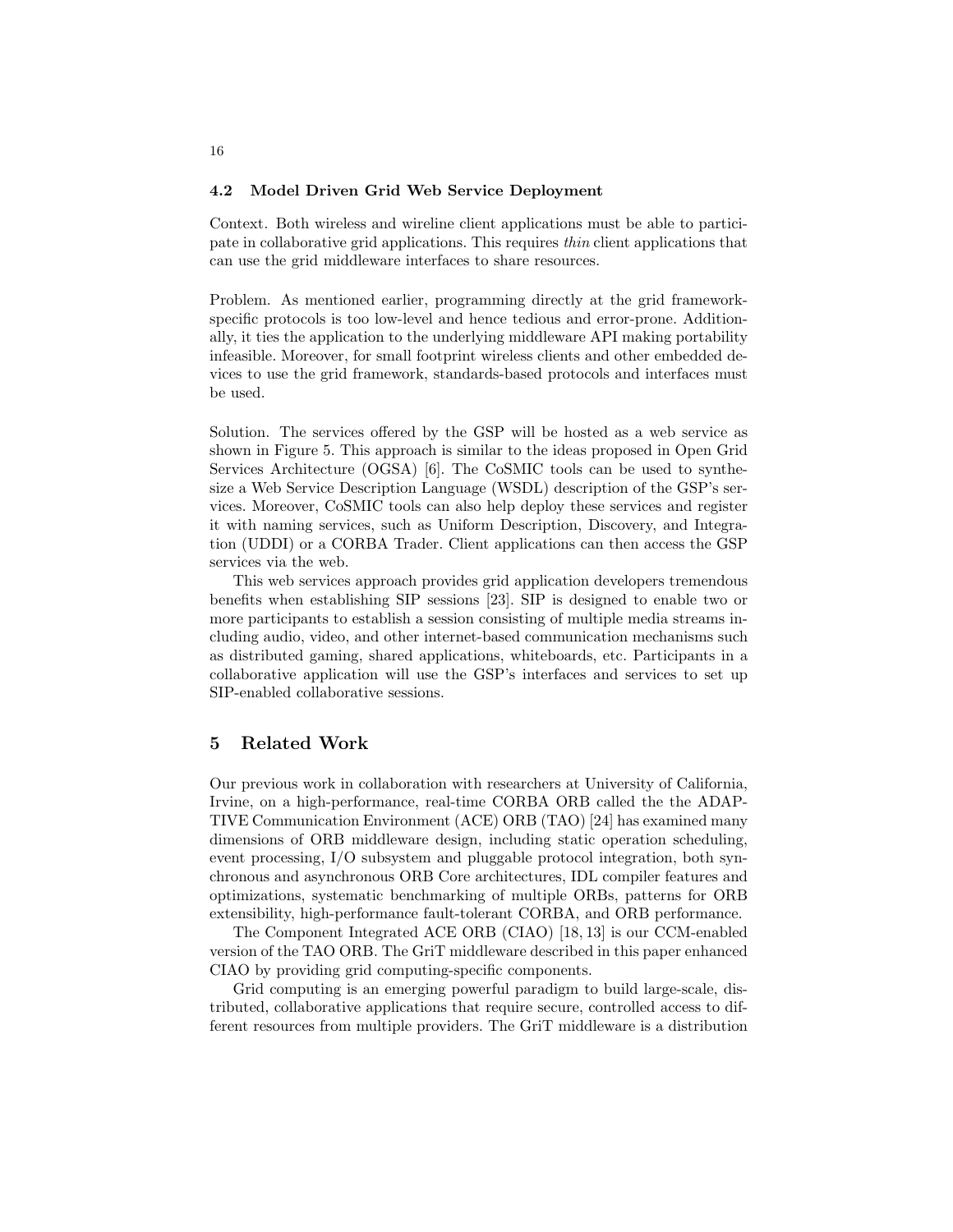middleware that complements and enhances the low-level grid infrastructure middleware such as Globus [3], Legion [4], and ICENI [5].

Our research is exploring the use of Model-Intergrated Computing (MIC) [10, 25, 17] to model and synthesize Grid middleware code for provisioning Grid applications.

Popular examples of MIC technology being used today include Generic Modeling Language (GME) [14] and Ptolemy [16] (which are used primarily in the real-time and embedded domain) and MDA [12] based on UML [8] and Extensible Markup Language (XML) [26] (which is used primarily in the business domain).

### 6 Conclusions

The key to the success of developing next generation grid applications lies in the integration of Model Integrated Computing and component middleware. This paper describes a MIC tool we are developing, called CoSMIC. We show how CoSMIC can be used to assemble and deploy grid middleware from fundamental building blocks provided by the GriT middleware. Moreover, we show how the same synthesis process can also be used to expose the grid middleware as a Web service, thereby decoupling grid applications from any particular middleware API.

### References

- 1. Ian Foster and Carl Kesselman, The Grid: Blueprint for a New Computing Infrastructure, Harper Collins, 1999.
- 2. Ian Foster, Carl Kesselman, and Steven Tuecke, "The Anatomy of the Grid: Enabling Scalable Virtual Organizations," International Journal of Supercomputer Applications, vol. 15, no. 3, pp. 205–220, Apr. 2001.
- 3. I. Foster and C. Kesselman, "Globus: A metacomputing infrastructure toolkit," International Journal of Supercomputer Applications, vol. 11, no. 2, pp. 115–128, 1997.
- 4. Andrew S. Grimshaw and Wm. A. Wulf et al., "The legion vision of a worldwide virtual computer," Communications of the ACM, vol. 40, no. 1, pp. 39–45, Jan. 1997.
- 5. N. Furmento, A. Mayer, S. Gough, S. Newhouse, T. Field, and J. Darlington, "An integrated grid environment for component applications," in Proceedings of the Second International Workshop on Grid Computing- Grid 2001, Denver 2001. 2001, Springer-Verlag LNCS.
- 6. I. Foster, C. Kesselman, J. Nick, and S. Tuecke, "The physiology of the grid: An open grid services architecture for distributed systems integration," www.globus.org/research/papers/ogsa.pdf, Jan. 2002, DRAFT.
- 7. Object Management Group, CORBA 3.0 New Components Chapters, OMG TC Document ptc/2001-11-03 edition, Nov. 2001.
- 8. Object Management Group, Unified Modeling Language (UML) v1.4, OMG Document formal/2001-09-67 edition, Sept. 2001.